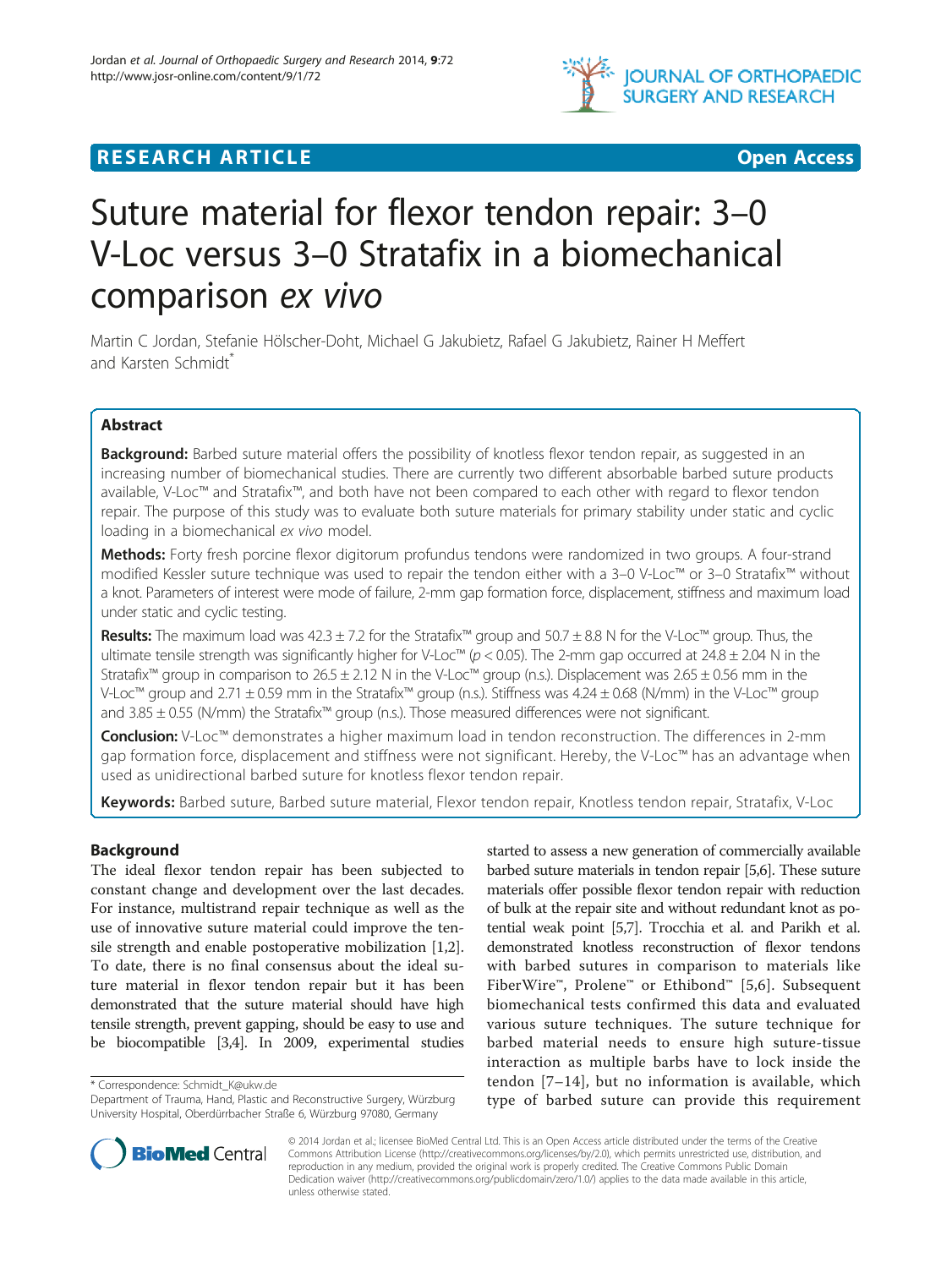<span id="page-1-0"></span>best. All of the known studies used either V-Loc™ (Covidien, Dublin, Ireland) or Stratafix™ (Ethicon, Johnson & Johnson, USA - formerly known as Quill™ SRS, Angiotech Puerto Rico Inc.) as barbed suture but there is no direct comparison between both materials in all published data. Macroscopic, Stratafix™ appears to be more flexible and the V-Loc™ is more rigid, but it is not clear whether this makes a difference. The purpose of this study was to verify potential differences between both barbed sutures through a biomechanical ex vivo test.

#### Methods

#### Specimen

Forty fresh frozen porcine flexor digitorum profundus tendons were used for this study. It is known that porcine flexor tendons have similar biomechanical properties to human flexor tendons, and they are frequently used in biomechanical studies [\[15](#page-5-0)]. They can easily be obtained in sufficient number and consistent quality. Tendons with a deviating diameter, defects like deformity, synovitis or obvious trauma, were excluded. Harvested tendons were stored inside saline-soaked swabs and deep-frozen at −20°C. Tendons were thawed at room temperature for 12 h and randomly assigned to one of two different groups  $(n = 20)$ , V-Loc<sup>™</sup> or Stratafix<sup>™</sup> (Table 1). Prior to testing, the diameter and length of all flexor tendons had been measured to get equal samples. A calliper was used to measure the diameter at the repair site before and after tendon repair. A size 15 scalpel was used to carefully set the defect in the middle of each tendon. All tendons were repaired with a four-strand modified Kessler (Kirchmayr-Pennington) suture [[16](#page-5-0)] with locking technique and a core suture purchase of 0.7 mm has been used (Figures [1](#page-2-0) and [2\)](#page-2-0).

#### Suture material

The V-Loc™ 180 (Covidien, Dublin, Ireland) is synthesized from a copolymer of glycolic acid and trimethylene carbonate and presents as an absorbable thread with circumferential barbs on its surface. We used a 3–0 U.S.P. V-Loc™ with a four-strand modified Kessler suture for tendon repair [[17](#page-5-0)]. Stratafix™ Spiral PDO Device (Angiotech Puerto Rico Inc., Ethicon, formerly known as Quill<sup>™</sup> SRS) consists of Polydiaxone ( $C_4H_6O_3$ ) × and is a synthetic absorbable suture where barbs can also be found circumferential around its surface. A 3–0 U.S.P. Stratafix<sup>™</sup> has been used in this study. Stratafix<sup>™</sup> is currently only available as bidirectional suture, so it had to be cut in between to obtain a unidirectional barbed suture. The shape of the barbs of V-Loc™ and Stratafix<sup>™</sup> is different as seen under magnification (Figure [3](#page-3-0)) with an Olympus<sup>®</sup>-Microscope (Shinjuku-ku, Japan; Type BX 51 TF No. Oc22834).

#### Biomechanical test setup

Biomechanical tests have been conducted with a mechanical testing machine (Z020, Zwick/Roell, Ulm, Germany) and the testXpert II software (Version 3.0, Zwick/Roell). Uniaxial testing was performed using a 100 N load cell and two stainless steel clamps. Pretesting was performed to proof sufficient fixation of the tendon ends without slipping. The testing gauge length (distance between two clamps) was standardized 3 cm. Three Newton for preload was used during static and cyclic testing.

The static test was a load to failure test with an advancement rate of 20 mm/min where the 2-mm gap formation force, stiffness and the maximum load were recorded. The 2-mm gap formation force represents the tension that produces a 2-mm gap at the repair site by linear distraction and was evaluated as clinical failure. Stiffness represents the rigidity of the suture material and was measured in the load–displacement curve. The maximum load represents the ultimate tensile strength before finale failure. For finale failure, we distinguished between suture rupture and suture pullout.

The cyclic loading started with a setting stage for 15 cycles. Hereby, load between 5 and 15 N was applied. Thereafter, cyclic loading started with 250 cycles between 5 and 20 N. Load, displacement and time were continuously recorded to generate a load–displacement curve for each tendon. Out of this load–displacement curve, the displacement during the 250 cycles was measured in mm. Further, the mode of finale failure was measured. The advancement rate for cyclic testing was also 20 mm/min. The load of 20 N covers passive protected rehabilitation, and in our pre-tests, we could see

|  |  |  |  | <b>Table 1 Groups and materials</b> |
|--|--|--|--|-------------------------------------|
|--|--|--|--|-------------------------------------|

| <b>TUDIC I STOUDS UNDERING INC.</b> |               |         |                                   |  |  |
|-------------------------------------|---------------|---------|-----------------------------------|--|--|
| Technique                           | <b>Number</b> | Testina | <b>Parameters of interest</b>     |  |  |
| Kessler                             |               | Static  | Maximum load, 2-mm gap, stiffness |  |  |
| Kessler                             |               | Cyclic  | Displacement                      |  |  |
| Kessler                             |               | Static  | Maximum load, 2-mm gap, stiffness |  |  |
| Kessler                             |               | Cyclic  | Displacement                      |  |  |
|                                     |               |         |                                   |  |  |

Four different groups of flexor tendons were repaired with V-Loc™ or Stratafix™. Testing was static or cyclic, and parameters of interest were 2-mm gap formation force, stiffness, displacement and maximum load.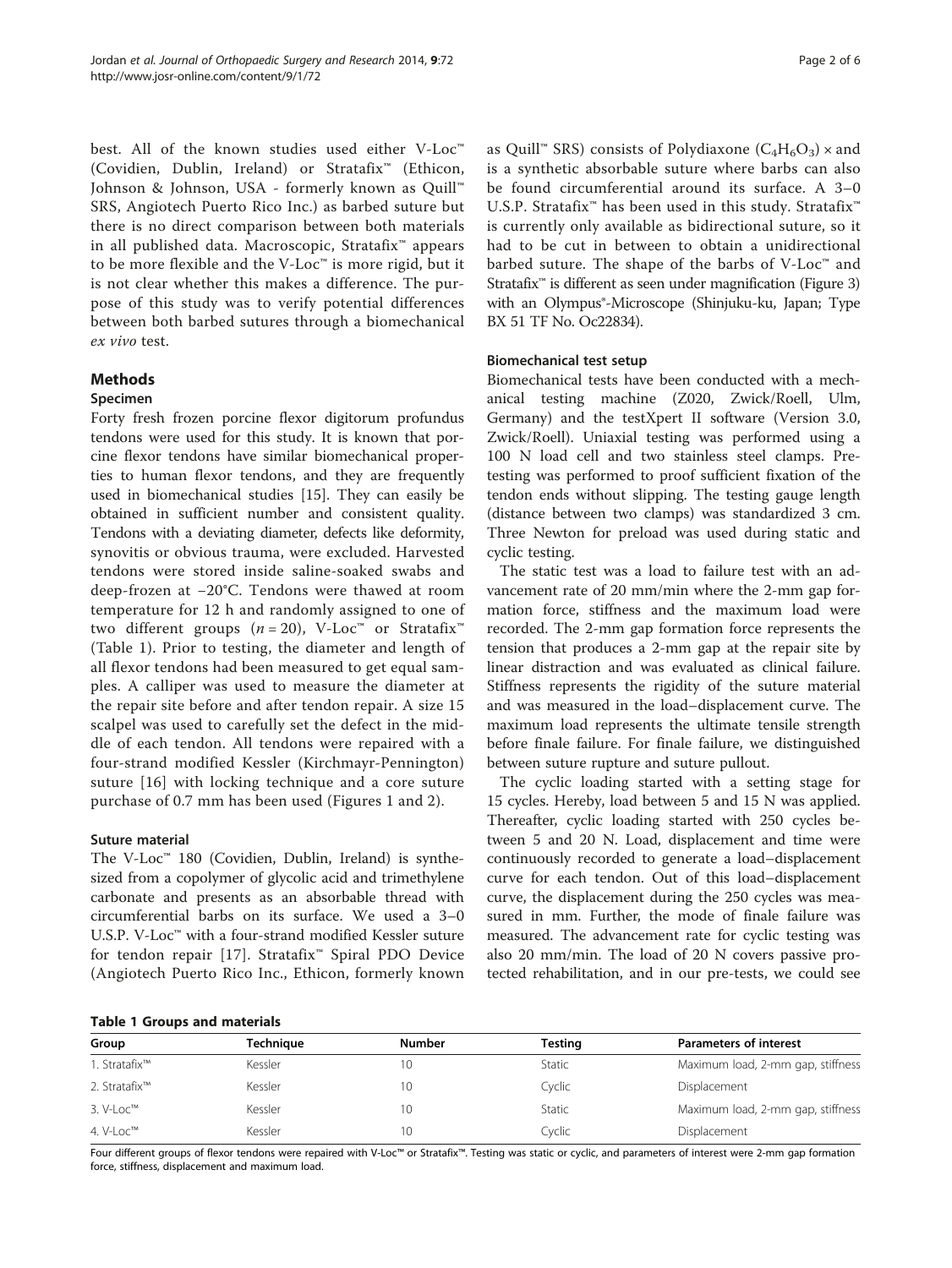<span id="page-2-0"></span>

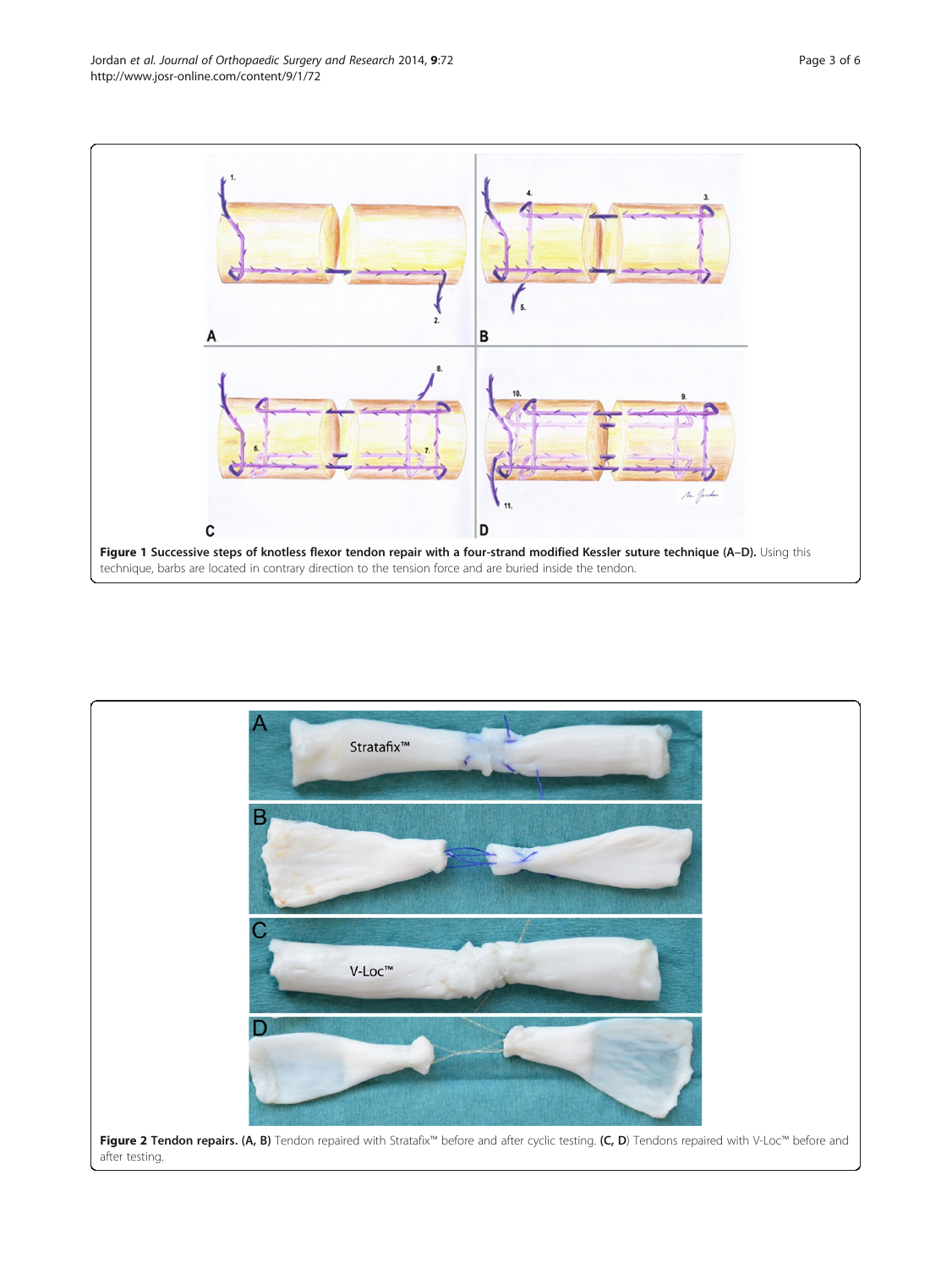<span id="page-3-0"></span>

20 N as threshold before the gap formation occurred in this specific setting. A total of 250 cycles was chosen since other cyclic tendon repair studies showed 200 cycles to be sufficient [\[11,18\]](#page-5-0). Our own pre-tests with 500 and 2,000 cycles confirmed these results. The displacement is a reliable parameter for comparison of different suture materials. To avoid dehydration during the cyclic loading, a saline spray was used constantly.

#### Parameters of interest and statistics

The parameters of interest were type of failure (pullout vs. rupture), 2-mm gap formation force (N), displacement (mm), stiffness (N/mm) and maximum load (N) during static or cyclic testing (Table [1](#page-1-0)). All data was recorded with Excel™ (Microsoft, Redmond, WA, USA) and analysed with SPSS™ (SPSS Inc., Chicago, IL, USA). Shapiro-Wilk test and independent sample  $t$  test were used for comparison of the groups. A  $p$  value less than 0.05 was considered statistically significant. A power assessment using a significance level of 5% and a power of 80% indicated a sample size of at least  $N = 7$ .

## Results

#### Final failure

The most common type of failure was suture rupture, seen in 39 of 40 samples. Only one suture pullout occurred in the Stratafix™ group.

## 2-mm gap formation force

The mean force to produce a 2-mm gap was similar in both groups. Gap formation occurred at  $26.5 \pm 2.12$  N in the V-Loc<sup>™</sup> group and  $24.8 \pm 2.04$  N in the Stratafix<sup>™</sup> group. The difference in gap formation was statistically not significant (Figure [4\)](#page-4-0).

#### Displacement

The results were  $2.65 \pm 0.56$  mm in the V-Loc<sup>™</sup> group and  $2.71 \pm 0.59$  mm displacement in the Stratafix<sup>™</sup> group (Figure [4\)](#page-4-0). The difference was not significant.

#### **Stiffness**

Stiffness was  $4.24 \pm 0.68$  (N/mm) in the V-Loc<sup>™</sup> group and  $3.85 \pm 0.55$  (N/mm) in the Stratafix<sup>™</sup> group. The measured difference was not significant (Figure [4\)](#page-4-0).

#### Maximum load

The maximum load was  $50.7 \pm 8.8$  N for the V-Loc<sup>™</sup> group compared with  $42.3 \pm 7.2$  N for the Stratafix<sup>™</sup> group. The V-Loc<sup>™</sup> can withstand significantly higher maximum load before the final failure  $p < 0.05$  (Figure [4](#page-4-0)).

## **Discussion**

Our biomechanical ex vivo study compares two barbed suture materials for their use in flexor tendon repair. The maximum load occurs before suture failure, and we could show a higher ultimate tensile strength for V-Loc™ in comparison to Stratafix™. The 2-mm gap formation force represents the required load to produce a defect at the repair site and is interpreted as clinical failure. The 2-mm gap formation forces were similar in both groups as well as the stiffness. Displacement represents the increased length after cyclic loading, and the results were similar for V-Loc™ and Stratafix™.

In summary, these findings demonstrate a higher tensile strength for flexor tendons repaired with V-Loc™ instead of Stratafix™. The reason for that distinct biomechanical behaviour might be the diverse shape of the barbs of Stratafix™ and V-Loc™. Both suture materials are supposed to have similar core diameters, but the shape of the Stratafix™ barbs might be the reason for early failure. They produce a deeper cut into the thread in comparison to the V-Loc™ barbs (Figure 3). Despite this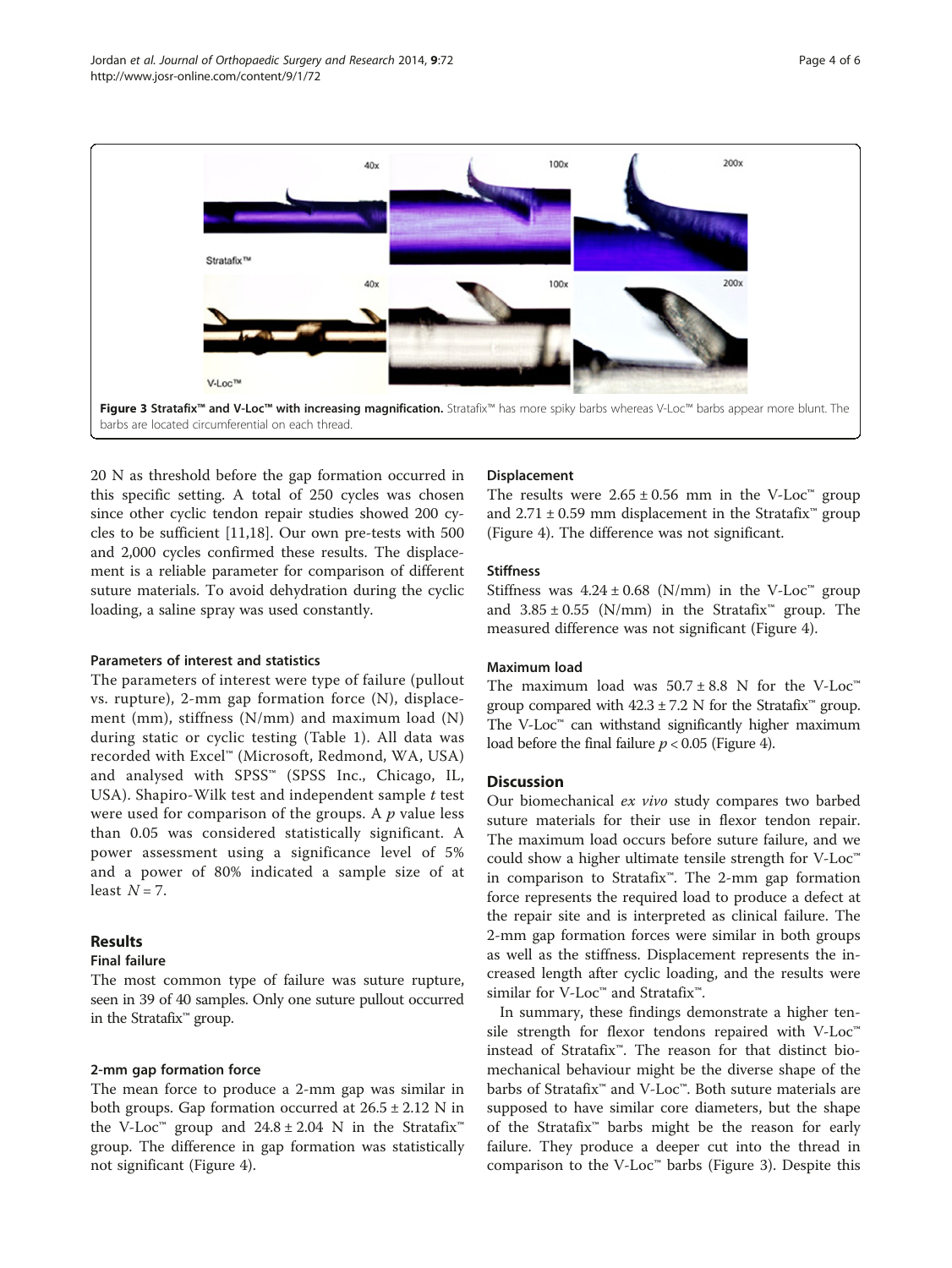<span id="page-4-0"></span>

result, clinical failure can already occur at lower forces in terms of a significant gap at the repair site. Therefore, gap formation can be seen as the more important parameter. Nevertheless, if working with a knotless technique, the strongest suture should be preferred.

Knotless and non-obstructive repair for flexor tendon are reasons why barbed suture materials have been suggested by several authors [[10](#page-5-0),[11](#page-5-0),[19](#page-5-0),[20](#page-5-0)]. Still, clinical usage has not been established due to the lack of in vivo studies. The available data rely on biomechanical ex vivo tests that were able to demonstrate similar repair strength of barbed suture in comparison to the traditional knotted repair [\[7,10,14](#page-5-0)]. Yet, in the available data, there is no analysis about the specific suture materials. The following barbed suture materials have been used in experimental flexor tendon repair:

Troccia et al. published their research data in 2009, where they used a 2–0 barbed bidirectional non-absorbable polypropylene suture (Quill™) for flexor tendon repair. They could show similar gap formation force in comparison to the control group using Ethibond™ as suture material. The maximum load was significantly lower for the knotless repair [[6](#page-5-0)]. Parkih et al. took the effort to compare a 2–0 barbed bidirectional non-absorbable polypropylene suture (Quill™) with a 4–0 Prolene™, 4–0 Ethibond™ and 4–0

Fiberwire™. A six-strand knotless suture technique using the barbed material demonstrated increased tensile strength in this study [\[5\]](#page-5-0). In 2011, our group authored by Zeplin et al. used a 3–0 unidirectional absorbable V-Loc™ and demonstrated comparable maximum load as a knotted tendon repair with 3–0 PDS (Ethicon™) [\[14\]](#page-5-0). The same year, Marreo-Amadeo et al. used a 2–0 Quill™ Polydioxanone suture and compared it to a 3–0 Surgilion™ (Davis and Geck, Norwalk, CT, USA) with no significant difference between both repair techniques [[7](#page-5-0)]. McCellan et al. tested a barbed non-absorbable size 0 polypropylene (Quill™) suture and could exhibit advantages against a 3–0 PDS (Ethicon™) [\[10](#page-5-0)]. Peltz et al. presented a detailed study where they used a 3– 0 absorbable V-Loc™. They compared it to a 3–0 siliconecoated braided polyester suture (Ticron, Syneture, Norwalk, CT, USA) and reached superior results with their knotless repair technique [[5](#page-5-0)]. Afterwards, Zeplin et al. compared a 3–0 PDS™ to a 3–0 absorbable unidirectional barbed  $V$ -Loc<sup>™</sup> and reported about the benefit of an additional 5–0 peripheral running suture (Vicryl™, Ethicon). The peripheral repair increased the maximum load of a knotless barbed suture by 63% under static and 91% under cyclic testing [[13](#page-5-0)]. In 2013, Joyce et al. contributed with another study where they compared a 2–0 non-absorbable barbed V-Loc<sup>™</sup> to a 3–0 PDS™ by using a locked cruciate technique with